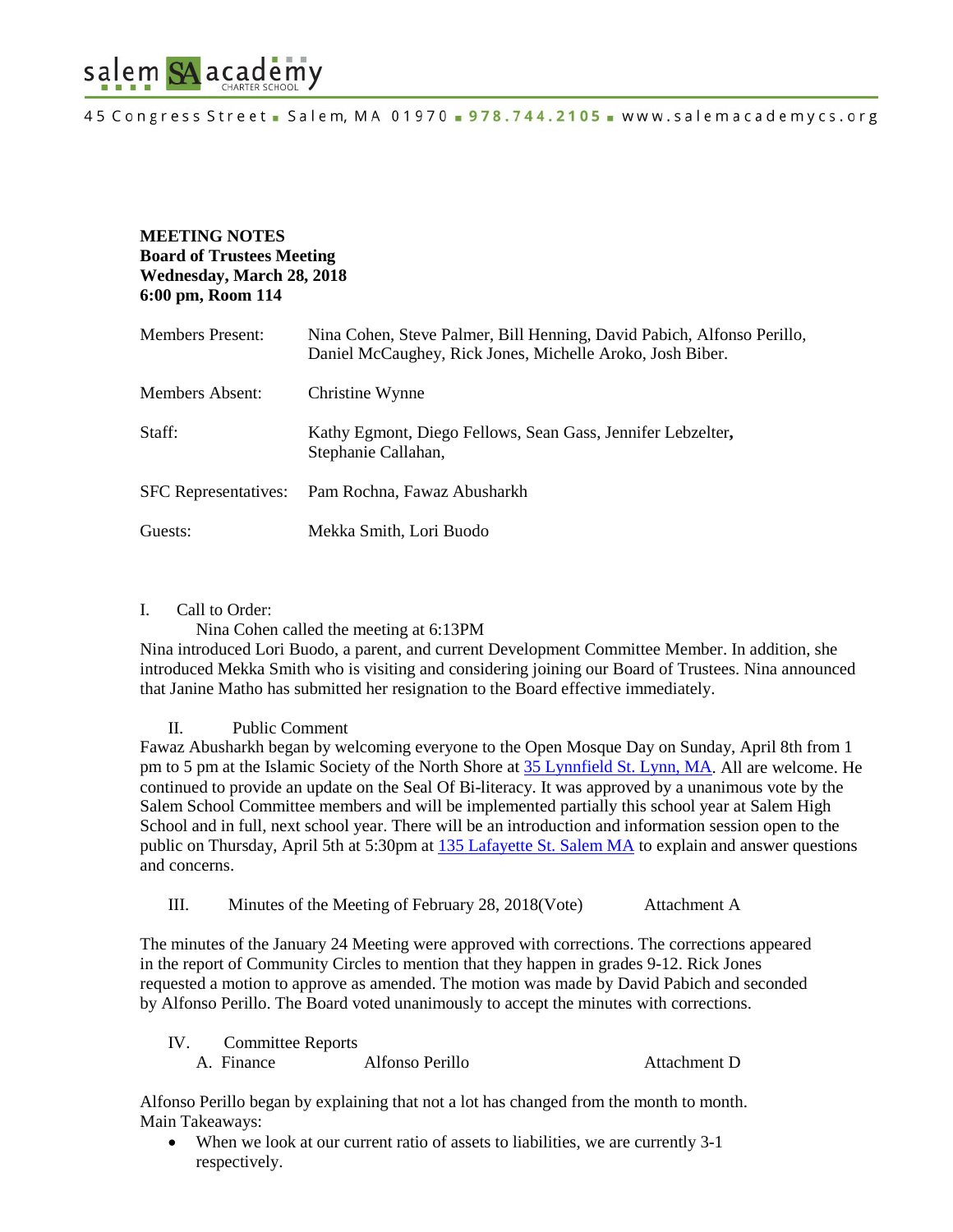# salem SA academy

45 Congress Street - Salem, MA 01970 - 978.744.2105 - www.salemacademycs.org

- Using a new metric we have calculated the cash on hand, which, based on projections is about 2.5 months.
- We have begun a cash flow analysis with help from Central Source.
- We are still looking at finding a way to best present our financial reports and the committee will continue to work with Central Source to get this done.

Kathy Egmont presented a proposal for staff salary increases. Working off of preliminary budget information, it is clear that it will be a very tight year. We are hoping to reduce our health insurance costs and are currently planning on a flat tuition level for revenue. The salary increases will be in line with the guidelines used last year, per experience and education. There is one percent included in the proposal which allows for some adjustments that are needed. The budget will be presented in May. She indicated that we would be more conservative with our spending but that we did want to ensure that we are able to retain and acquire talented staff. In order to do this she has asked the board for a 3% raise for all returning staff. She explained that she would work hard to bring the healthcare costs down and bring in a breakeven budget. There was serious discussion on the pros and cons of giving a raise in light of the per pupil reduction this year. We will continue to try to fundraise and will look at areas to cut in the current budget.

Motion: Steve Palmer called a motion to approve the proposed salary increase as presented. Alfonso Perillo seconded this motion. Nina called the board to vote which was unanimous in favor of the motion.

### B. Development Committee Report

Kathy reported that we have raised \$12,000 so far for the Annual Fund. The anonymous donor will match approximately \$6,000 to date. We have collected donations from a variety of individuals noted Kathy. Stephanie has said that she will email the staff and parents with a reminder to donate. We are hosting Arts Alive on April 4, 2018. The evening event will last from 5:30-8PM hosted in the Albright Center for the Arts. At this event we will have a Square© credit card reader. Nina added that we are reaching out to get support from local businesses. As part of the agreement, we will be putting a "Sponsors" graphic on the website to show our thanks for all the support we have received. Deadline for annual fund donations is June  $30<sup>th</sup>$ . Kathy commented that if Christine were present, she would be talking about raising the goal to \$30,000 as it appears we will meet the challenge.

C. Governance Rick Jones

Update on Proposed By Law Revisions:

Rick Jones explained that we have submitted the proposed bylaw revisions to the Department of Elementary and Secondary Education for approval.

### Update on Potential Board Candidates:

Nina Cohen began by explaining that Janine Matho has tendered her resignation, effective immediately. Nina continued by saying that we are happy to have Lori and Mekka here to observe. Rick followed by giving us a report on his time at the Institute for Trustees. He explained that the institute gave him some great ideas on how to evaluate the depth and breadth of our board and how we can be more effective in utilizing the resources we have. He continued by explaining that several of our board members are at or nearing the end of their terms. Preparing a strong succession plan will be important as we go forward. He asks that if anyone knows individuals who may be interested in supporting our board to let him know but adds that he has had some third party conversations with individuals to gain interest. Nina reported that most of our committees are fully staffed and that we look forward to events that we can bring potential friends or supports to. Lastly, she mentioned that Stephanie and Kathy went to Brookline to meet with Dr.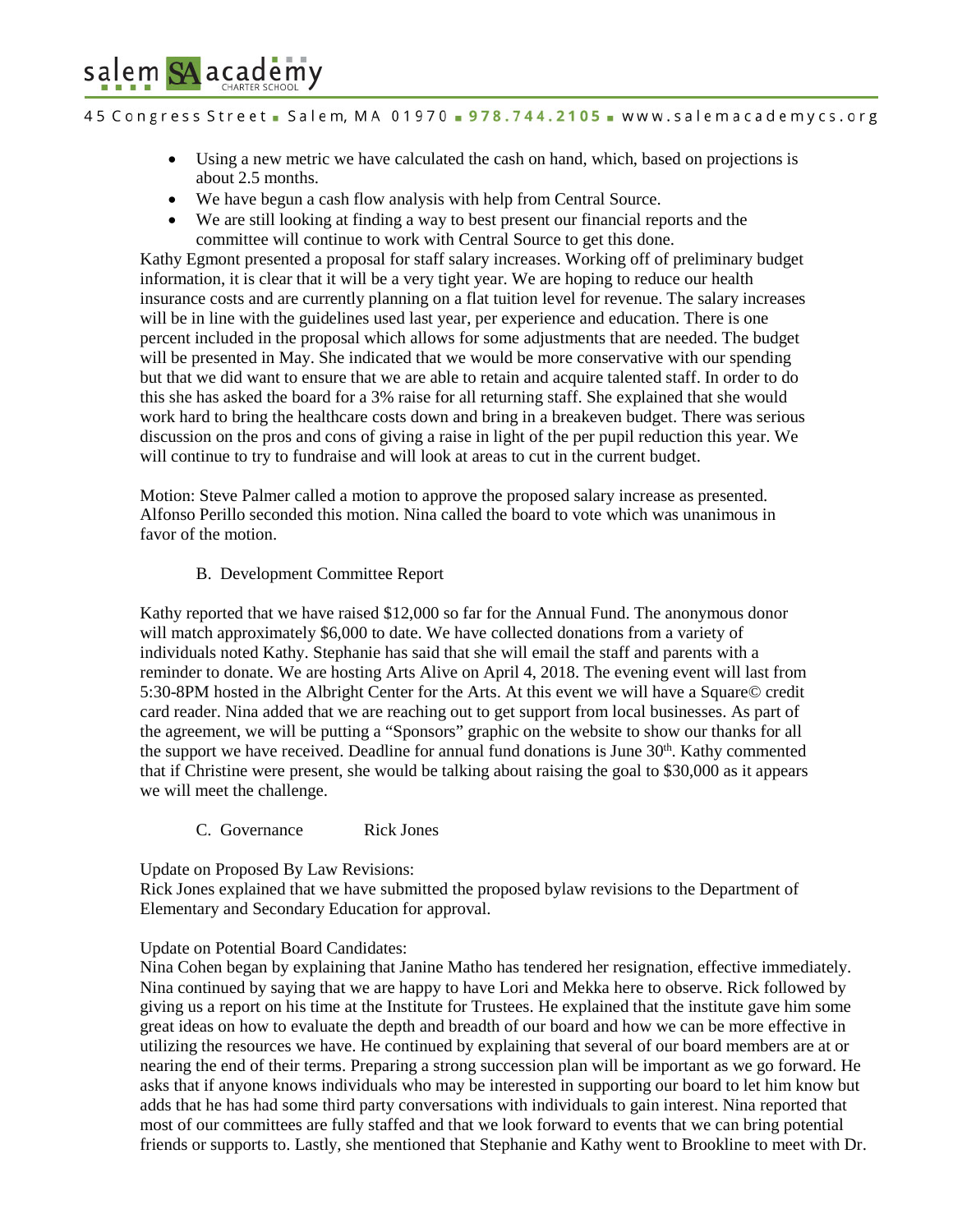

Albright and that he is excited with the development of the strategic plan and the annual visit on June  $5<sup>th</sup>$ , a Tuesday at 9AM.

V. Strategic Planning Committee Report Steve Palmer

salem SA academy

Steve Palmer explained that things are progressing slightly slower than expected due to the challenges weather has presented. We have received significant feedback from a variety of constituencies that are summarized in the documents provided. He reports that Strategy Matters hosted another retreat with staff and it was well structured. The biggest takeaway is that staff needs to continue to be involved with the process. He announced that we have created a steering committee that is charged with tracking the data that is collected and making sure that we are interpreting it properly. Steve adds that if you are interested in serving that you should contact him. Stephanie added that staff was happy to have a second meeting to discuss the issues they felt were important to the school. Mekka asked about the timeline for implementation of any outcomes from the Strategic Plan. Steve responded by explaining that there are some things we will work on right away but others that might take longer to address due to challenges beyond our control.

VI. SFC report Pam Rochna Pam Rochna reported for the SFC announcing that the group had raised over \$12,000 from the Yankee Candle Fundraiser. She mentioned that the next meeting would be April  $2<sup>nd</sup>$  with a focus on events occurring in April and early May such as the teacher luncheon. Nina asked what day that would be for scheduling with other events occurring around that time such as the Senior Service Learning presentations. Pam announced that the Luncheon would be May 4<sup>th</sup> at noon. Sean added that the Service Learning presentations will be June  $8<sup>th</sup>$  during the whole day.

VII. Head of School Report Stephanie Callahan & Sean Gass Stephanie Callahan & Sean Gass provided a written report.

Sean began by explaining the state of the Upper School. He mentioned that we are wrapping up the end of the quarter so we do not have sufficient data to talk about since there are three weeks left. By the next meeting, he hoped to have more information on the results of interventions. He transitioned to Service Learning and informed the board that the Seniors Projects are going well and that he will be able to bring some students in to present to the Board. Following this conversation Sean informed the board on the college process noting that 100% of our students have been accepted to college. Melissa has met with each student to discuss the financial aid process and discuss options. The Juniors went on college tours the other day and we had some alumni meet with the students at their respective universities. He mentioned that May  $1<sup>st</sup>$  is the decision day for most institutions and once this has passed Melissa will be able to come and talk to the board. A discussion followed about how many students participate in taking SATs and engage with the school following their matriculation. Kathy mentioned that Diego and Melissa have begun the process of meeting with alumni to discuss the formation of an alumni association. The hope is that we will have more data to review that will better inform our practices going forward.

Stephanie discussed the staffing situation for the next year. The discussion that followed included the reasons some individuals might choose to leave Salem Academy and how we might work with the openings available and the budget that is in place for next year. There is a position open, Dance, that might be reconfigured as the demand from students has not been as high as expected. Additionally, we are in search of a Health teacher and possibly a  $6<sup>th</sup>$  grade special education position.

The discussion moved on to give an overview of end of the year activities that are coming up and important dates for the board to be aware of including Arts Alive and the One Act Plays at the end of May.